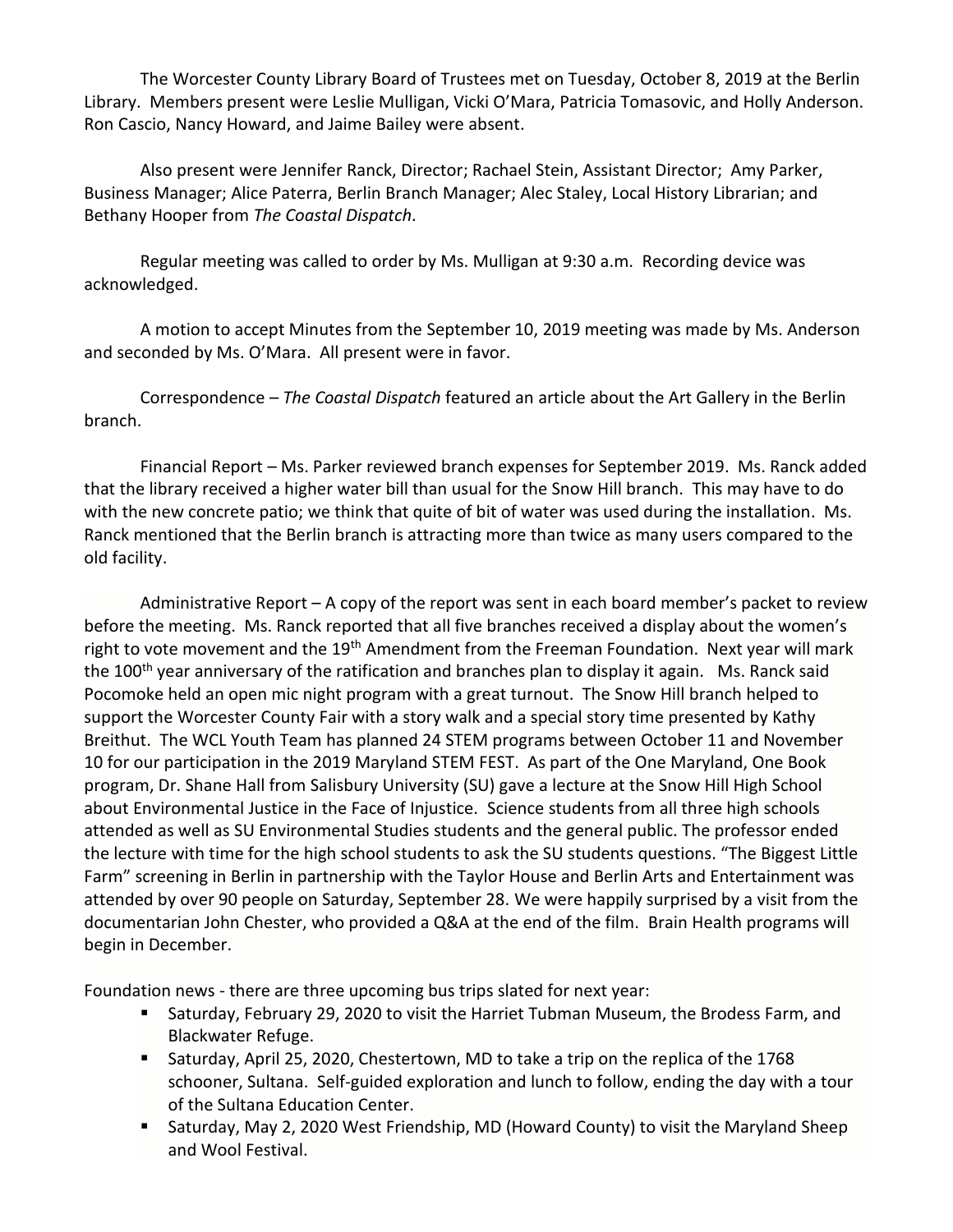Worcester County Library Board of Trustees Minutes, October 8, 2019 Page 2

Staff Development Report - A copy of the Staff Development report was sent in each board member's packet to review before the meeting. October 14, 2019 will be staff day training at the Ocean City branch. Active Shooter training will be offered for those who have not already attended. Board members are welcome to attend. Staff will return to their home branches in the afternoon to complete projects that easier to complete while the library is closed to the public. Ms. Ranck said that we are able to send one employee using LSTA grant funds to the YALSA conference in Memphis, TN November 1-3.

**Old Business** – A copy was sent in each board member's pack to review before the meeting.

**Pocomoke Library Design Grant** The CIP plan usually gets approved in December by the County Commissioners. Ms. Ranck needs direction from the County. The design plan has been moved to FY2022. Ms. Ranck noted the building will be 50 years old in January 2020.

**Petition Policy** Ms. Ranck will forward the email to the Board for review. We want to get as much as information as possible. The main goal is remain neutral.

**Fine Free** We will be the sixth County in the State to go fine free. Ms. Ranck will revise the "Frequently Asked Questions" document to include information about damaged items.

**Citizens for Maryland Libraries (CML) Annual Meeting and Trustee Conference** is planned for October 26 (9:30 am – 3 pm) at the new renovated Pratt Library in Baltimore. Registration ends October 18.

**New Business –**

**Maryland Coastal Bays Program** named the Berlin Branch as one of their "Gold Star Award" partners for 2018 in recognition of the energy efficient building.

**Spring 2020 In-service Training** Library administration would like to schedule a morning in-service training for staff to be held Friday, April 24. Branches will be open to the public from  $1 - 5$  pm. This will be included in the Holiday and Closings schedule which will be voted on at the November 2019 board meeting.

**Finance Department** Phil Thompson Worcester County Finance Director requested space in the Ocean Pines branch to house an employee currently located at the Isle of Wight office. The new location will benefit the Ocean Pines community who will be able to pay bills at the branch. The library will vacate one of the computer/study rooms to accommodate this request. There may be an opportunity to create space in the branch's staff workroom so that the library can use that space in the future for a tutoring room or maker space. The upcoming carpet replacement will give branch staff the opportunity to reconfigure the space.